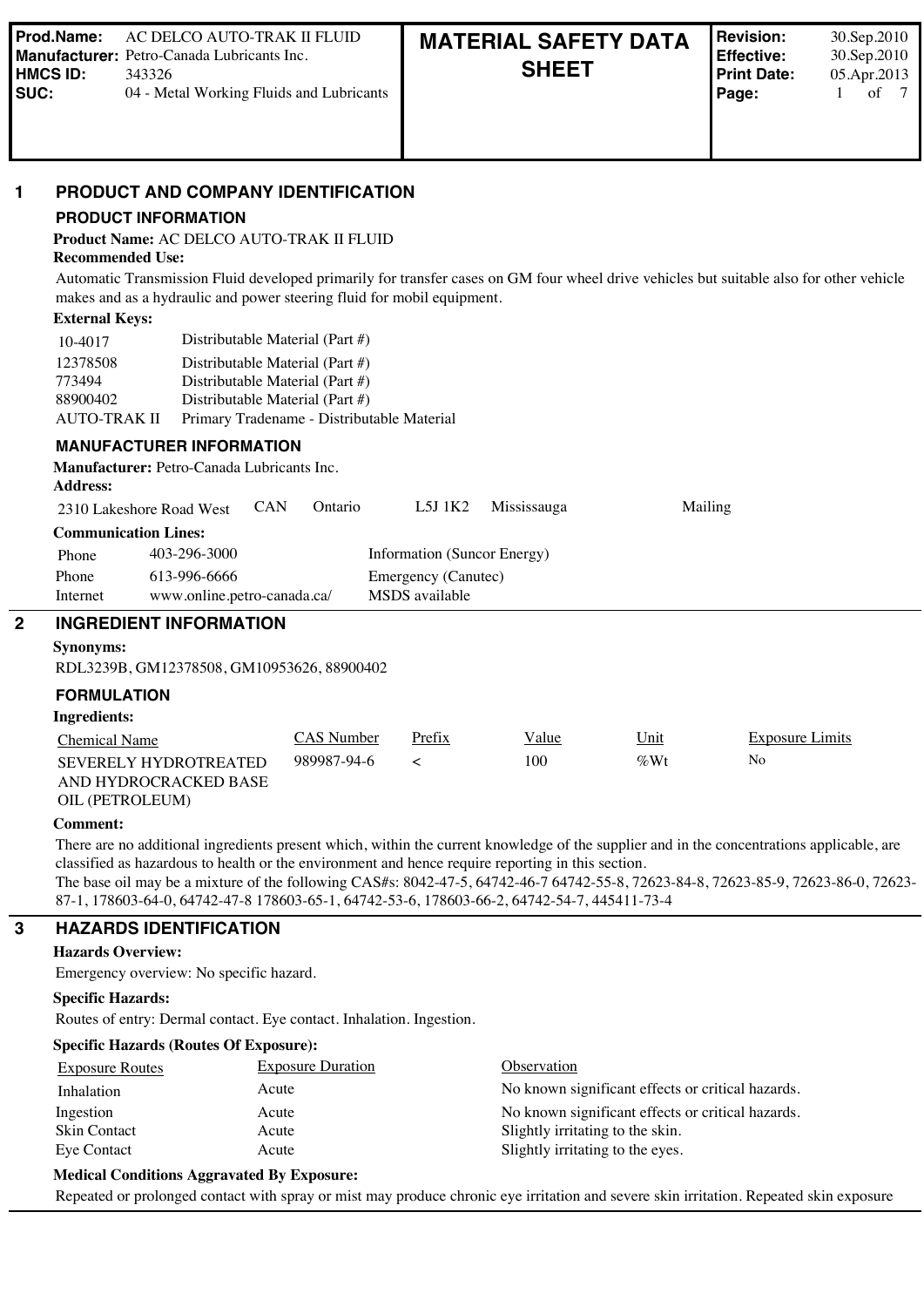#### **3 HAZARDS IDENTIFICATION**

**Medical Conditions Aggravated By Exposure:**

### can produce local skin destruction or dermatitis. **Additional Health Hazard Data:**

Chronic effects: No known significant effects or critical hazards. Chronic toxicity Conclusion/Summary: Not available.

# **4 FIRST AID MEASURES**

### **First Aid Procedures:**

Protection of first-aiders: No action shall be taken involving any personal risk or without suitable training. It may be dangerous to the person providing aid to give mouth-to-mouth resuscitation.

#### **First Aid By::**

| Inhalation          | Move exposed person to fresh air. If not breathing, if breathing is irregular or if respiratory arrest occurs, provide<br>artificial respiration or oxygen by trained personnel. Loosen tight clothing such as a collar, tie, belt or waistband.<br>Get medical attention immediately.                                      |
|---------------------|-----------------------------------------------------------------------------------------------------------------------------------------------------------------------------------------------------------------------------------------------------------------------------------------------------------------------------|
| <b>Skin Contact</b> | In case of contact, immediately flush skin with plenty of water for at least 15 minutes while removing<br>contaminated clothing and shoes. Wash skin thoroughly with soap and water or use recognized skin cleanser.<br>Wash clothing before reuse. Clean shoes thoroughly before reuse. Get medical attention immediately. |
| Eye Contact         | Check for and remove any contact lenses. Immediately flush eyes with plenty of water for at least 15 minutes,<br>occasionally lifting the upper and lower eyelids. Get medical attention immediately.                                                                                                                       |
| Ingestion           | Wash out mouth with water. Do not induce vomiting unless directed to do so by medical personnel. Never give<br>anything by mouth to an unconscious person. Get medical attention immediately.                                                                                                                               |

#### **Notes To Physician:**

No specific treatment. Treat symptomatically. Contact poison treatment specialist immediately if large quantities have been ingested or inhaled.

#### **5 FIRE FIGHTING MEASURES**

#### **Product Flammability:**

FLAMMABILITY: May be combustible at high temperature.

#### **Flash Point:**

| $=$ | 212   |    | Cleveland Open Cup |
|-----|-------|----|--------------------|
|     | 413.6 | ٥F | Cleveland Open Cup |

#### **Explosive Limits:**

| Upper Explosive Limit | Not Available |
|-----------------------|---------------|
| (UEL)                 |               |
| Lower Explosive Limit | Not Available |
| (LEL)                 |               |

#### **Autoignition Temperature:**

 $=$  228 °C  $=$  442.4  $^{\circ}$ F

# **Extinguishing Media:**

Suitable: Use an extinguishing agent suitable for the surrounding fire.

#### **Non Suitable Extinguishing Media:**

Not suitable: None known

#### **Fire and Explosion Hazards:**

Products of combustion: Carbon oxides (CO, CO2), nitrogen oxides (NOx), sulphur oxides (SOx), aldehydes, smoke and irritating vapours as products of incomplete combustion.

Special remarks on fire hazards: Low fire hazard. This material must be heated before ignition will occur.

Special remarks on explosion hazards: Do not pressurize, cut, weld, braze, solder, drill, grind or expose containers to heat or sources of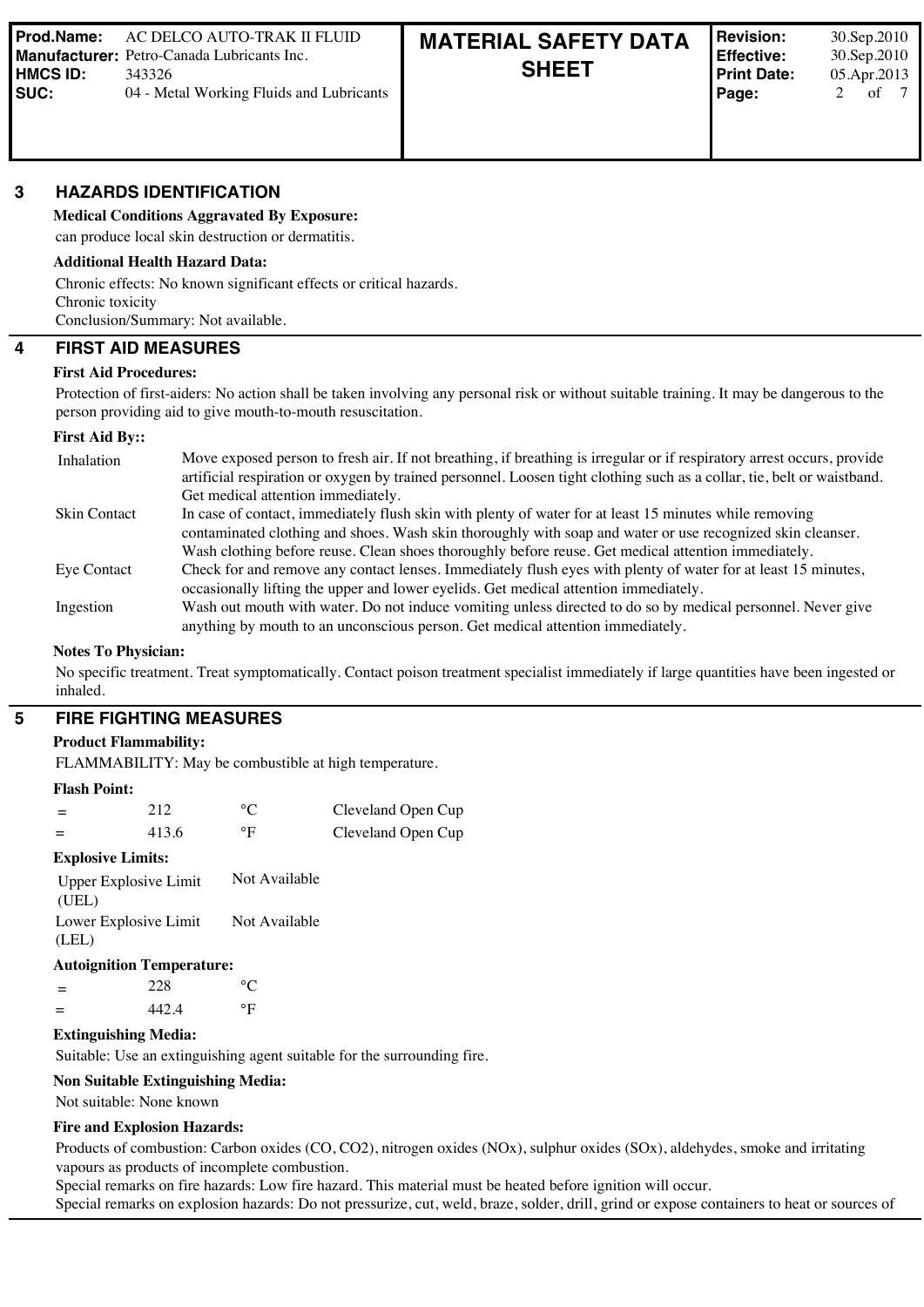# **5 FIRE FIGHTING MEASURES**

# **Fire and Explosion Hazards:**

ignition.

# **Special Fire Fighting Procedures:**

Special exposure hazards: Promptly isolate the scene by removing all persons from the vicinity of the incident if there is a fire. No action shall be taken involving any personal risk or without suitable training.

#### **Comment:**

Special protective equipment for fire-fighters: Fire-fighters should wear appropriate protective equipment and self-contained breathing apparatus (SCBA) with a full face-piece operated in positive pressure mode.

### **6 ACCIDENTAL RELEASE MEASURES**

# **PRECAUTIONS IN CASE OF ACCIDENTAL RELEASE**

#### **Personal Precautions:**

No action shall be taken involving any personal risk or without suitable training. Evacuate surrounding areas. Keep unnecessary and unprotected personnel from entering. Do not touch or walk through spilled material. Avoid breathing vapor or mist. Provide adequate ventilation. Wear appropriate respirator when ventilation is inadequate. Put on appropriate personal protective equipment.

#### **Environmental Precautions:**

Avoid dispersal of spilled material and runoff and contact with soil, waterways, drains and sewers. Inform the relevant authorities if the product has caused environmental pollution (sewers, waterways, soil or air).

### **SPILL OR LEAK PROCEDURES**

#### **Recovery:**

Small spill: Stop leak if without risk. Move containers from spill area. Dilute with water and mop up if water-soluble. Alternatively, or if water-insoluble, absorb with an inert dry material and place in an appropriate waste disposal container. Dispose of via a licensed waste disposal contractor.

Large spill: Stop leak if without risk. Move containers from spill area. Approach release from upwind. Prevent entry into sewers, water courses, basements or confined areas. Wash spillages into an effluent treatment plant or proceed as follows. Contain and collect spillage with non-combustible, absorbent material e.g. sand, earth, vermiculite or diatomaceous earth and place in container for disposal according to local regulations (see section 13). Dispose of via a licensed waste disposal contractor. Contaminated absorbent material may pose the same hazard as the spilled product.

#### **Disposal:**

The generation of waste should be avoided or minimized wherever possible. Empty containers or liners may retain some product residues. This material and its container must be disposed of in a safe way. Dispose of surplus and non-recyclable products via a licensed waste disposal contractor. Disposal of this product, solutions and any by¬products should at all times comply with the requirements of environmental protection and waste disposal legislation and any regional local authority requirements. Avoid dispersal of spilled material and runoff and contact with soil, waterways, drains and sewers. Disposal should be in accordance with applicable regional, national and local laws and regulations.

# **7 HANDLING AND STORAGE**

### **HANDLING**

#### **Safe Handling Procedures:**

Put on appropriate personal protective equipment. Eating, drinking and smoking should be prohibited in areas where this material is handled, stored and processed. Workers should wash hands and face before eating, drinking and smoking. Do not ingest. Avoid contact with eyes, skin and clothing. Avoid breathing vapor or mist. Keep in the original container or an approved alternative made from a compatible material, kept tightly closed when not in use. Empty containers retain product residue and can be hazardous. Do not reuse container.

# **STORAGE**

### **Storage Conditions:**

Store in accordance with local regulations. Store in original container protected from direct sunlight in a dry, cool and well-ventilated area, away from incompatible materials and food and drink. Keep container tightly closed and sealed until ready for use. Containers that have been opened must be carefully resealed and kept upright to prevent leakage. Do not store in unlabeled containers. Use appropriate containment to avoid environmental contamination.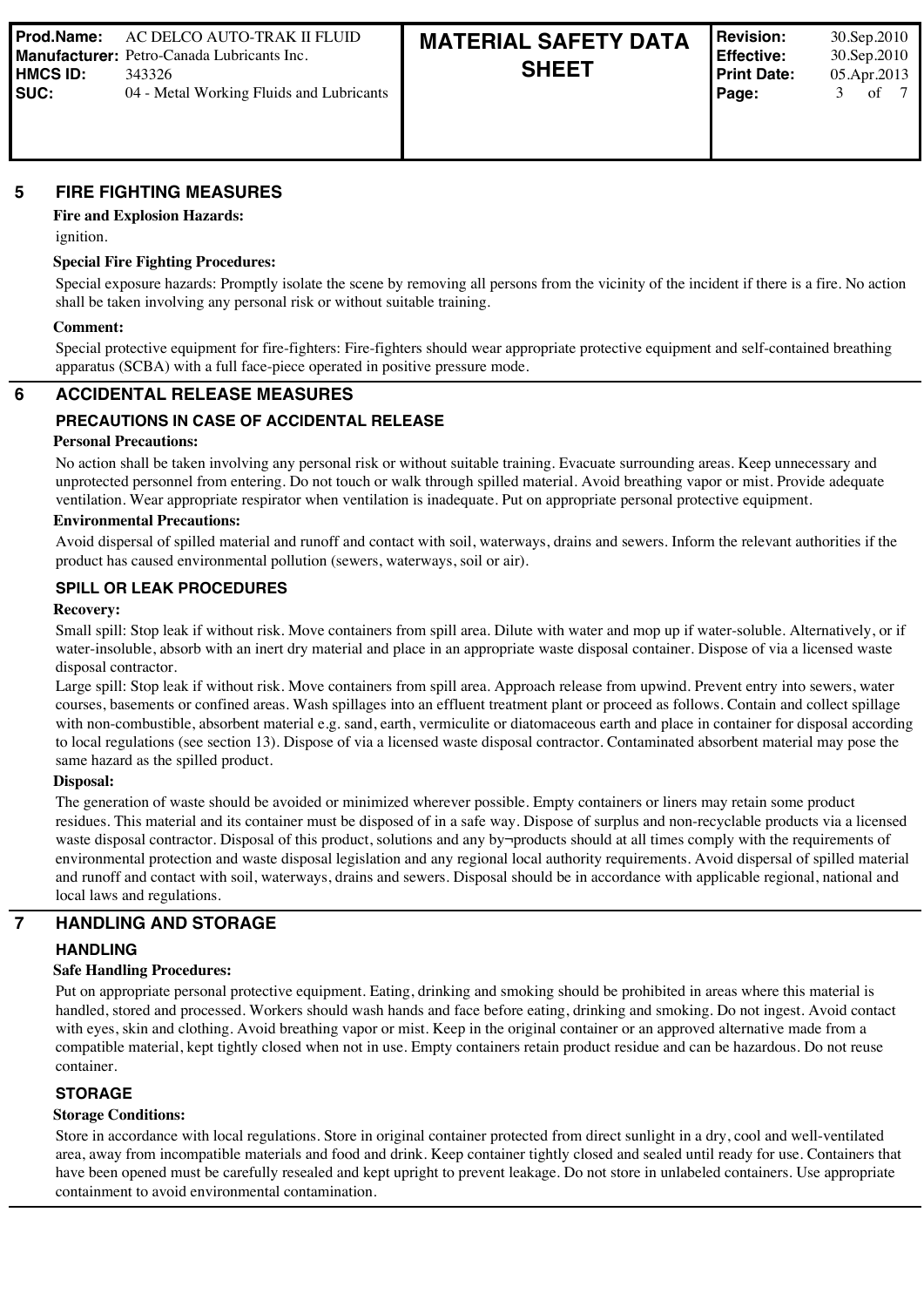# **8 EXPOSURE CONTROLS/PERSONAL PROTECTION**

### **Engineering Measures:**

Engineering measures: No special ventilation requirements. Good general ventilation should be sufficient to control worker exposure to airborne contaminants. If this product contains ingredients with exposure limits, use process enclosures, local exhaust ventilation or other engineering controls to keep worker exposure below any recommended or statutory limits. Ensure that eyewash stations and safety showers are close to the workstation location.

#### **EXPOSURE LIMITS**

#### **Comment:**

OTHER EXPOSURE LIMITS: Consult local, state, provincial or territory authorities for acceptable exposure limits.

Environmental exposure controls: Emissions from ventilation or work process equipment should be checked to ensure they comply with the requirements of environmental protection legislation. In some cases, fume scrubbers, filters or engineering modifications to the process equipment will be necessary to reduce emissions to acceptable levels.

#### **PERSONAL PROTECTIVE EQUIPMENT**

#### **Personal Protective Equipment (PPE):**

| Respiratory<br>Protection | Use a properly fitted, air-purifying or air-fed respirator<br>complying with an approved standard if a risk assessment<br>indicates this is necessary. Respirator selection must be |  |  |  |  |
|---------------------------|-------------------------------------------------------------------------------------------------------------------------------------------------------------------------------------|--|--|--|--|
|                           | based on known or anticipated exposure levels, the hazards<br>of the product and the safe working limits of the selected                                                            |  |  |  |  |
|                           | respirator. Recommended: organic vapor filter                                                                                                                                       |  |  |  |  |
| <b>Hand Protection</b>    | Chemical-resistant, impervious gloves complying with an<br>approved standard should be worn at all times when                                                                       |  |  |  |  |
|                           | handling chemical products if a risk assessment indicates                                                                                                                           |  |  |  |  |
|                           | this is necessary. Recommended: neoprene, nitrile,                                                                                                                                  |  |  |  |  |
|                           | polyvinyl alcohol (PVA), Viton.                                                                                                                                                     |  |  |  |  |
| <b>Eye Protection</b>     | Safety eyewear complying with an approved standard                                                                                                                                  |  |  |  |  |
|                           | should be used when a risk assessment indicates this is                                                                                                                             |  |  |  |  |
|                           | necessary to avoid exposure to liquid splashes, mists or                                                                                                                            |  |  |  |  |
|                           | dusts.                                                                                                                                                                              |  |  |  |  |
| <b>Skin Protection</b>    | Personal protective equipment for the body should be                                                                                                                                |  |  |  |  |
|                           | selected based on the task being performed and the risks                                                                                                                            |  |  |  |  |
|                           | involved and should be approved by a specialist before                                                                                                                              |  |  |  |  |
|                           | handling this product.                                                                                                                                                              |  |  |  |  |

#### **Hygiene Measures:**

Wash hands, forearms and face thoroughly after handling chemical products, before eating, smoking and using the lavatory and at the end of the working period. Appropriate techniques should be used to remove potentially contaminated clothing. Wash contaminated clothing before reusing.

#### **Special Precautions:**

Recommended monitoring procedures: If this product contains ingredients with exposure limits, personal, workplace atmosphere or biological monitoring may be required to determine the effectiveness of the ventilation or other control measures and/or the necessity to use respiratory protective equipment.

### **9 PHYSICAL AND CHEMICAL PROPERTIES**

#### **APPEARANCE**

**Color:** Blue **Odor:** No odour or slight petroleum oil like. **Comment:** Physical State: Liquid APPEARANCE: Viscous liquid.

#### **PHYSICAL PROPERTIES**

**pH Value:** 

Concentrate Not Available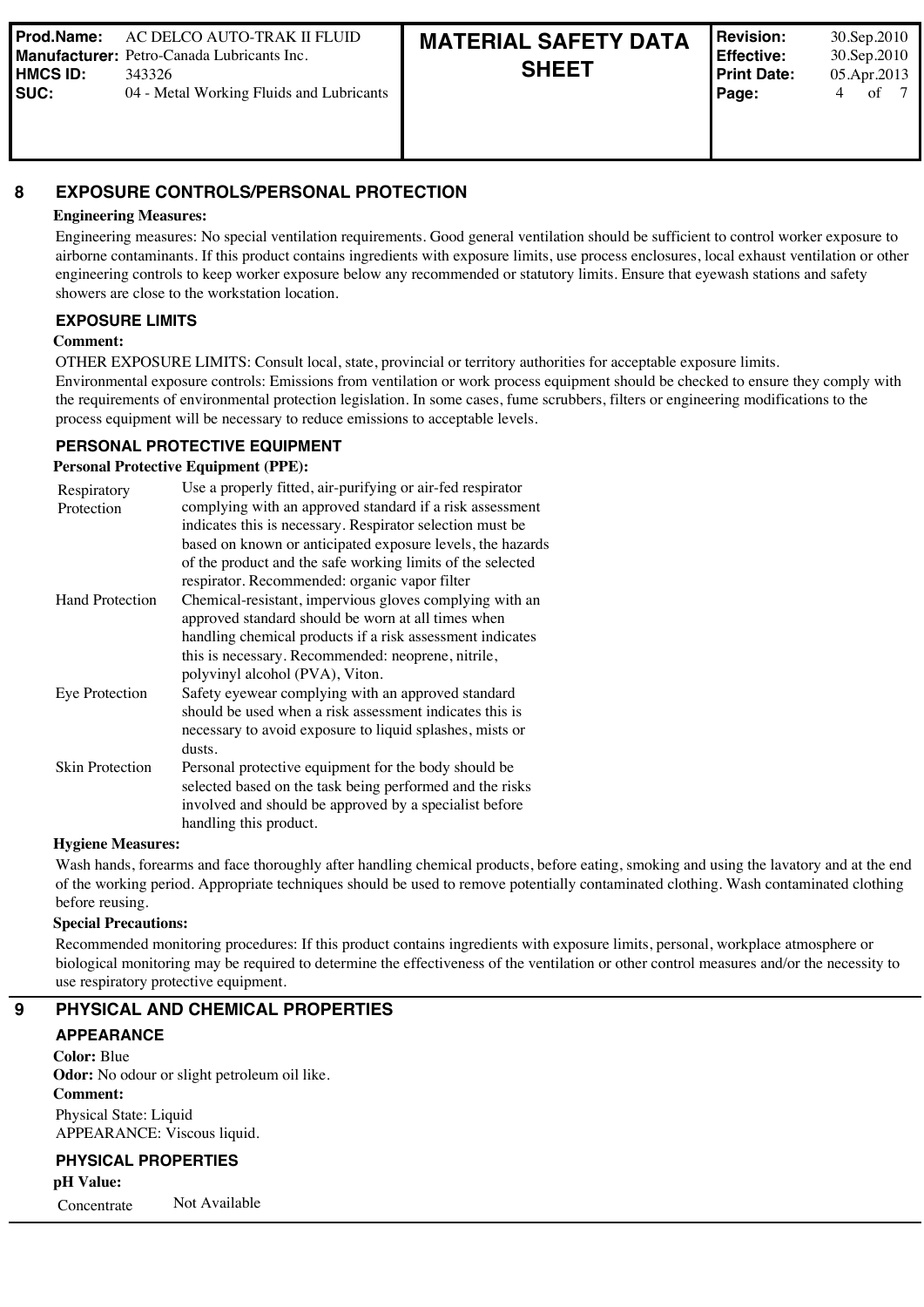| l Prod.Name:<br>AC DELCO AUTO-TRAK II FLUID<br><b>Manufacturer:</b> Petro-Canada Lubricants Inc.<br>  HMCS ID:<br>343326<br><b>ISUC:</b><br>04 - Metal Working Fluids and Lubricants |  | <b>MATERIAL SAFETY DATA</b><br><b>SHEET</b> | <b>Revision:</b><br>Effective:<br><b>Print Date:</b><br>Page: | 30.Sep.2010<br>30.Sep.2010<br>05.Apr.2013<br>of |
|--------------------------------------------------------------------------------------------------------------------------------------------------------------------------------------|--|---------------------------------------------|---------------------------------------------------------------|-------------------------------------------------|
|--------------------------------------------------------------------------------------------------------------------------------------------------------------------------------------|--|---------------------------------------------|---------------------------------------------------------------|-------------------------------------------------|

#### **9 PHYSICAL AND CHEMICAL PROPERTIES**

#### **PHYSICAL PROPERTIES Changes of State:**

| Changes of State:                                              |           |                                                                                                                                 |       |                 |                 |                 |                    |
|----------------------------------------------------------------|-----------|---------------------------------------------------------------------------------------------------------------------------------|-------|-----------------|-----------------|-----------------|--------------------|
| <b>Boiling Point</b>                                           |           | Not Available                                                                                                                   |       |                 |                 |                 |                    |
| Pourpoint                                                      |           | $=$                                                                                                                             | $-48$ | $\rm ^{\circ}C$ |                 |                 |                    |
| Pourpoint                                                      |           | $=$                                                                                                                             | $-54$ | $\circ$ F       |                 |                 |                    |
| Melting/Freezing Point                                         |           | Not Available                                                                                                                   |       |                 |                 |                 |                    |
| <b>Vapor Pressure:</b>                                         |           |                                                                                                                                 |       |                 |                 |                 |                    |
| Not<br>Available                                               |           |                                                                                                                                 |       |                 |                 |                 |                    |
| <b>Vapor Density:</b>                                          |           |                                                                                                                                 |       |                 |                 |                 |                    |
| <b>Not</b><br>Available                                        |           |                                                                                                                                 |       |                 |                 |                 |                    |
| <b>Evaporation Rate:</b>                                       |           |                                                                                                                                 |       |                 |                 |                 |                    |
| Not<br>Available                                               |           |                                                                                                                                 |       |                 |                 |                 |                    |
| <b>Density:</b>                                                |           |                                                                                                                                 |       |                 |                 |                 |                    |
| Density                                                        | $\quad =$ | 0.8508                                                                                                                          | kg/l  | $\equiv$        | 15              | $\rm ^{\circ}C$ | 59 °F              |
| <b>Specific Gravity:</b>                                       |           |                                                                                                                                 |       |                 |                 |                 |                    |
| $=$                                                            | 0.8508    | $=$                                                                                                                             | 15    | $\rm ^{\circ}C$ | 59 °F           |                 |                    |
| Solubility:                                                    |           |                                                                                                                                 |       |                 |                 |                 |                    |
| In Water                                                       | Insoluble |                                                                                                                                 |       |                 |                 |                 |                    |
| Viscosity:                                                     |           |                                                                                                                                 |       |                 |                 |                 |                    |
| Viscosity                                                      | $=$       | 34.41                                                                                                                           | $=$   | 40              | $\rm ^{\circ}C$ |                 | cSt @ 104 °F       |
| Viscosity                                                      | $=$       | 7.33                                                                                                                            | $=$   | 100             | $\rm ^{\circ}C$ | 187             | cSt @ 212 °FC, VI= |
| <b>Total Amount Of::</b>                                       |           |                                                                                                                                 |       |                 |                 |                 |                    |
| Volatile                                                       |           | Not Available                                                                                                                   |       |                 |                 |                 |                    |
|                                                                |           | <b>Additional Chemical and Physical Data:</b>                                                                                   |       |                 |                 |                 |                    |
| <b>ODOR THRESHOLD</b>                                          |           | Not Available                                                                                                                   |       |                 |                 |                 |                    |
| <b>STABILITY AND REACTIVITY</b>                                |           |                                                                                                                                 |       |                 |                 |                 |                    |
| <b>STABILITY INFORMATION</b><br><b>Incompatible Materials:</b> |           | <b>Stability Under Normal Conditions: Stable</b>                                                                                |       |                 |                 |                 |                    |
|                                                                |           | Reactive with oxidizing agents, reducing agents and acids.                                                                      |       |                 |                 |                 |                    |
|                                                                |           | $\mathbf{H}_{\text{source}}$ , and $\mathbf{D}_{\text{c}}$ , and $\mathbf{L}_{\text{source}}$ , and $\mathbf{L}_{\text{error}}$ |       |                 |                 |                 |                    |

# **Hazardous Polymerization:**

Under normal conditions of storage and use, hazardous polymerization will not occur.

#### **Comment:**

STABILITY: The product is stable .

### **HAZARDOUS DECOMPOSITION**

**Reactions:** 

Type of Reaction **Reaction Reaction** Products Decomposition Hazardous decomposition products: May release COx, NOx, SOx, methacrylate monomers, aldehydes, smoke and irritating vapours when heated to decomposition.

# **11 TOXICOLOGICAL INFORMATION SCIENTIFIC OBSERVATIONS**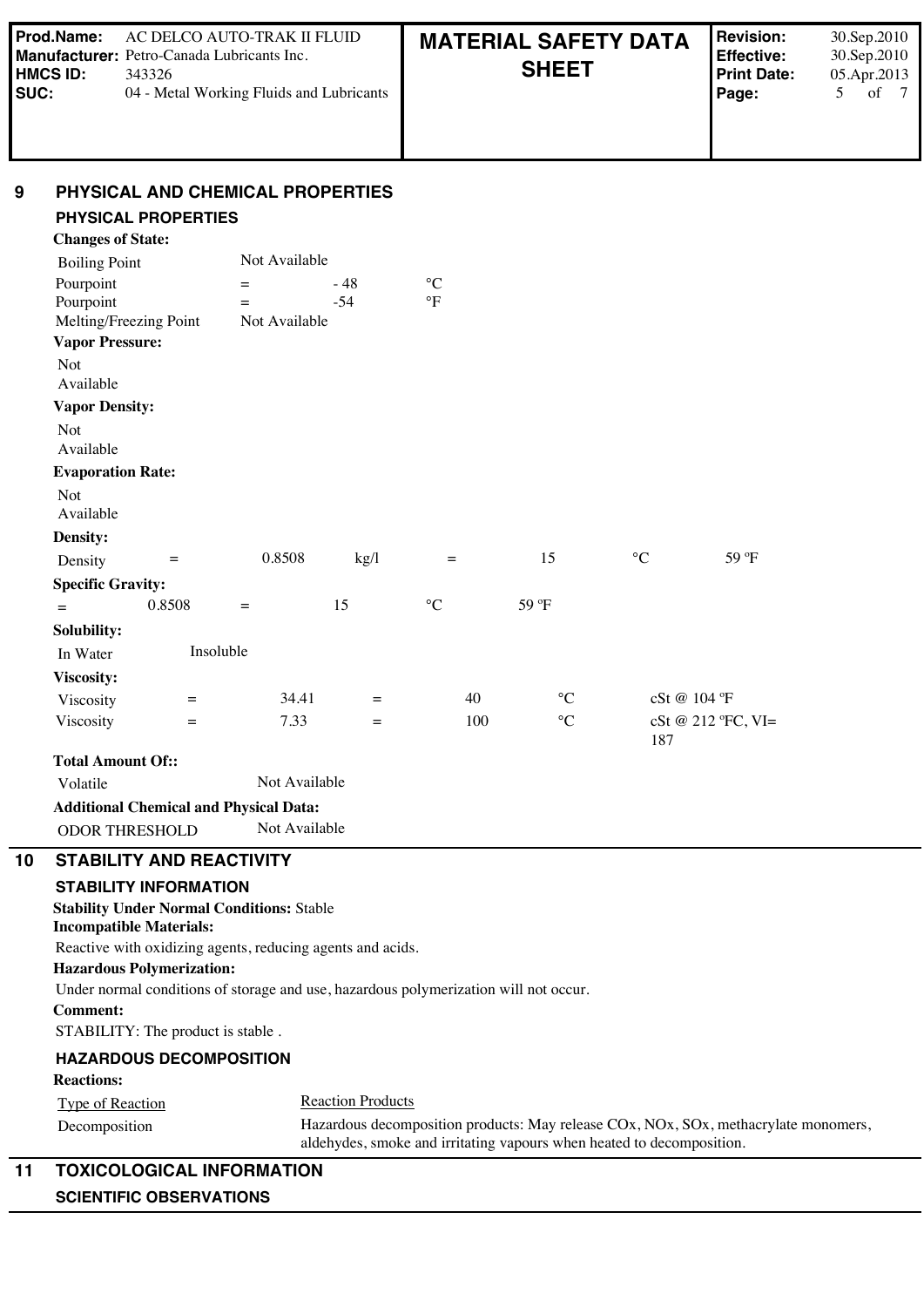# **11 TOXICOLOGICAL INFORMATION**

### **SCIENTIFIC OBSERVATIONS**

**Product Data:** 

# **TOXICOLOGICAL EFFECTS**

| Investigated Effect | Route of Administration Comment Observed |                                                                                                                                   |
|---------------------|------------------------------------------|-----------------------------------------------------------------------------------------------------------------------------------|
| Sensitization       | <b>Skin Contact</b>                      | This product is not expected to be a skin<br>sensitizer, based on the available data and the<br>known hazards of the components.  |
| Sensitization       | Inhalation                               | This product is not expected to be a<br>respiratory tract sensitizer, based on the<br>available data and the known hazards of the |
|                     |                                          | components.                                                                                                                       |

# **LETHAL LIMIT VALUES**

# **Product Data:**

| <b>Exposure Routes</b> | <u>Type</u> | Prefix | Value | <u>Unit</u> | <b>Species</b> | Comment |
|------------------------|-------------|--------|-------|-------------|----------------|---------|
| oral                   | D50         |        | 5000  | mg/kg       | Rat            |         |
| dermal                 | LD50        |        | 2000  | mg/kg       | Rabbit         |         |
| Inhalation             | LC50        |        | 5.2   | $m\Omega$   | Rat            | 4 hours |

# **CLASSIFICATION OF INGREDIENTS**

### **Carcingenicity:**

Not listed as carcinogenic by OSHA, NTP or IARC.

Conclusion/Summary: Not available.

Mixture of severely hydrotreated and hydrocracked base oil (petroleum). : ACGIH: A4; IARC: --; EPA: ---; NIOSH: ---; NTP: ---; OSHA: ---

U.S. Federal regulations/ State regulations: California Prop. 65: This product contains an ingredient(s) for which the State of California has found to cause cancer.

### **Mutagenicity:**

No known significant effects or critical hazards. Conclusion/Summary: Not available.

# **Reproductive Effects:**

Teratogenicity: No known significant effects or critical hazards.

Developmental effects: No known significant effects or critical hazards.

Fertility effects: No known significant effects or critical hazards.

Conclusion/Summary: Not available.

U.S. Federal regulations/ State regulations: California Prop. 65: This product contains an ingredient(s) for which the State of California has found to cause birth defects or other reproductive harm.

# **Allergen Or Sensitivity:**

Sensitizer

Conclusion/Summary: Not available.

# **12 ECOLOGICAL INFORMATION**

# **ENVIRONMENTAL IMPACT**

# **Comment:**

No known significant effects or critical hazards. Biodeqradability Conclusion/Summary: Not available. Other adverse effects: No known significant effects or critical hazards.

# **ECOTOXICITY**

**Comment:**

Aquatic ecotoxicity Conclusion/Summary: Not available.

# **13 DISPOSAL CONSIDERATIONS**